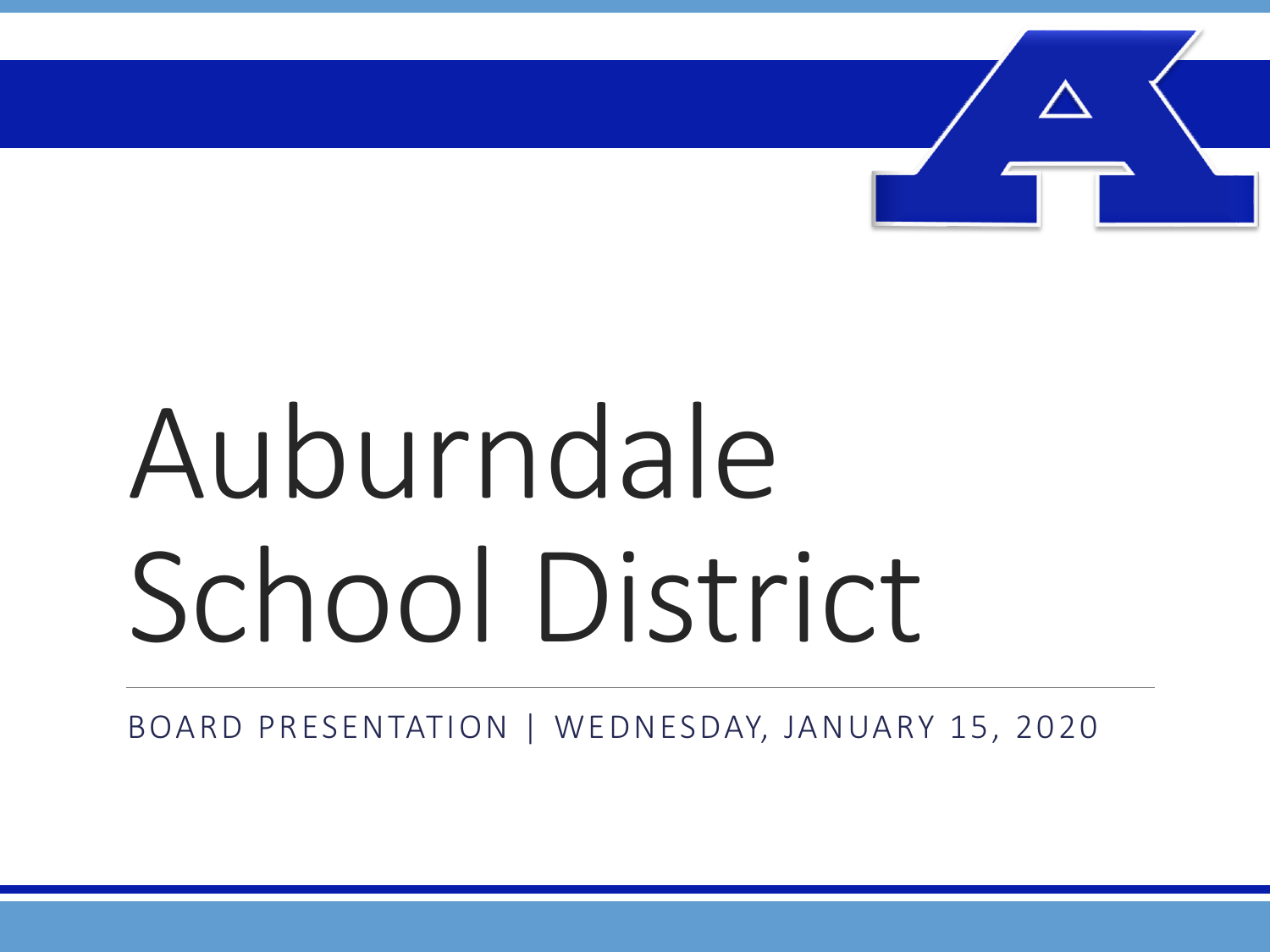### Preview

- **E** Master Planning Process
- ■Estimating Process
- **Reviewing District Facilities Assessment Cost Estimate**
- **Next Steps**

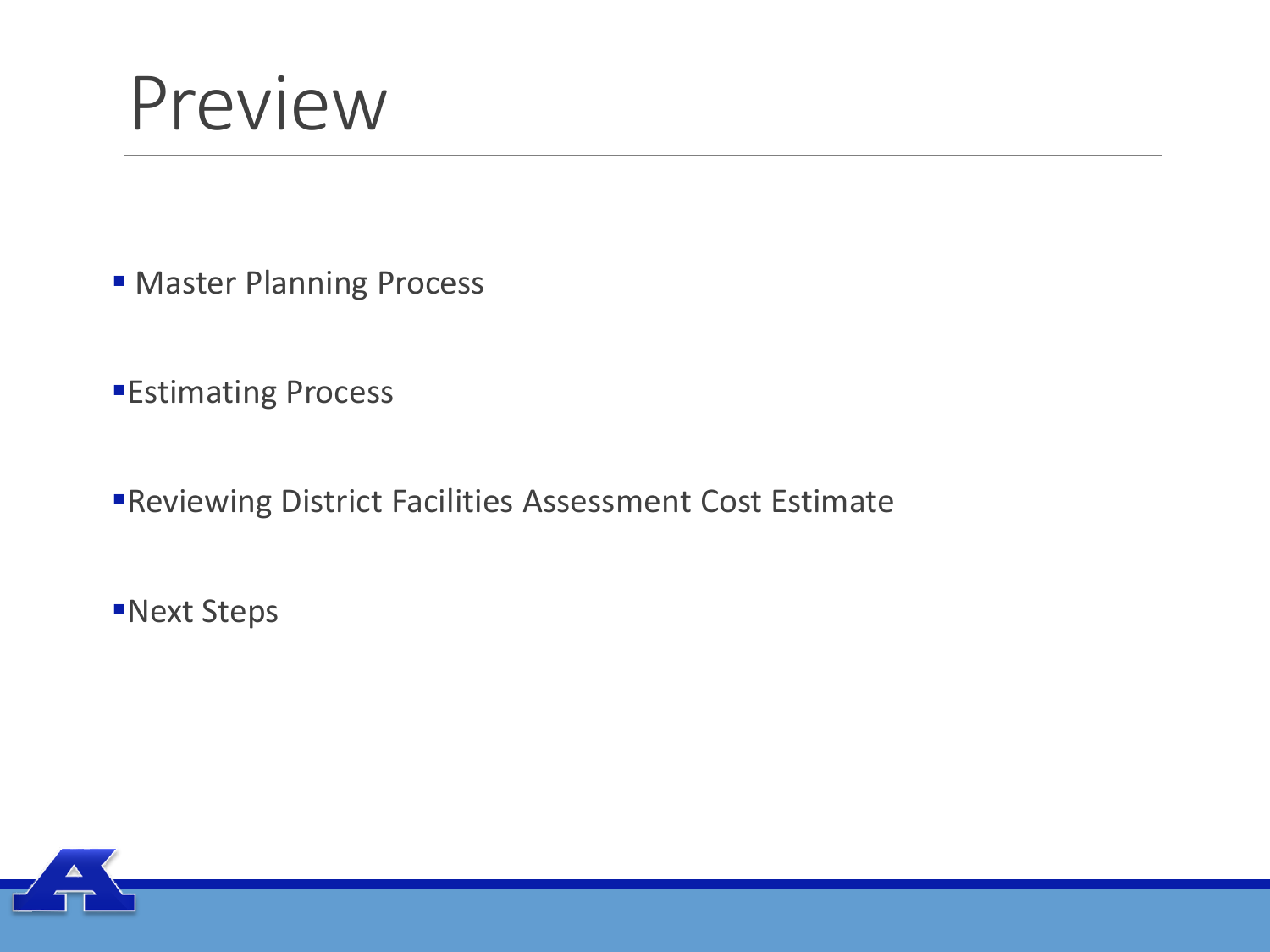## Master Planning Process

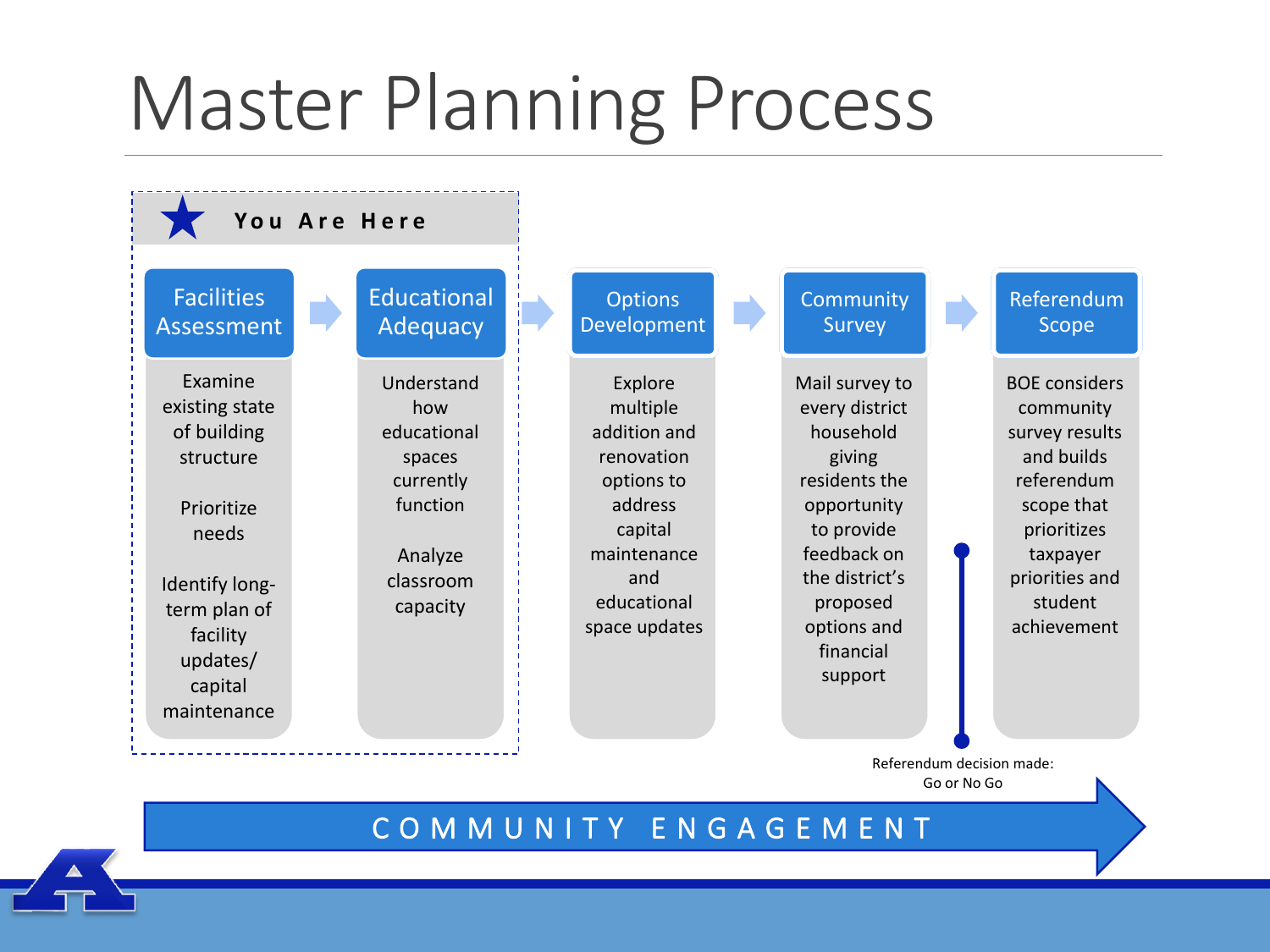### Estimate Evolution

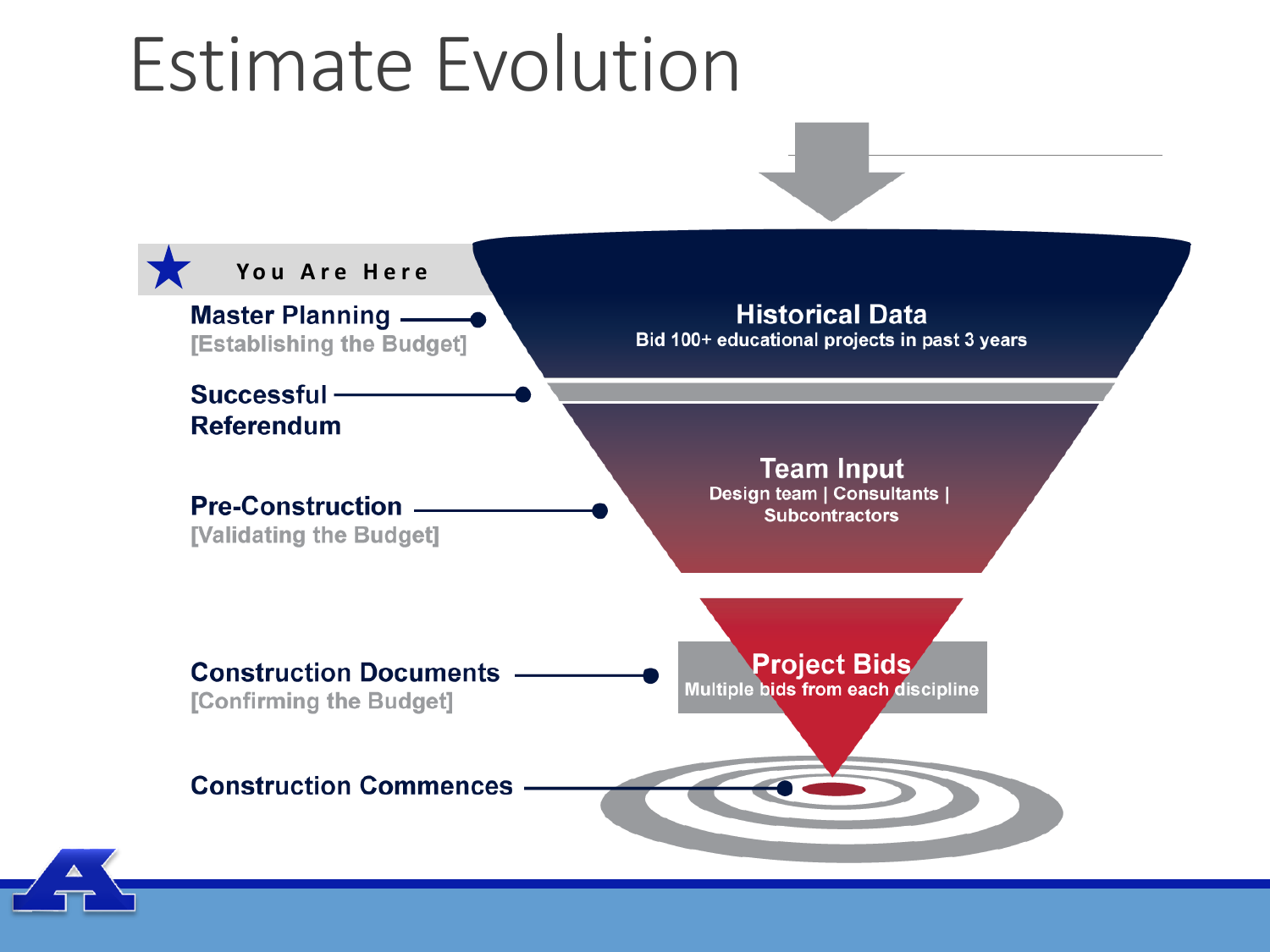# Total Construction Cost

#### What's included?

Included:

- **Design and Construction Fees**
- Inflation (2022 construction)
- Contingency
- **E** Site/Storm Water Improvements
- Asbestos Abatement

Not Included:

- **FF&E (Furniture, Fixtures &** Equipment)
- Tech. Ed Equipment
- **Playground Equipment**



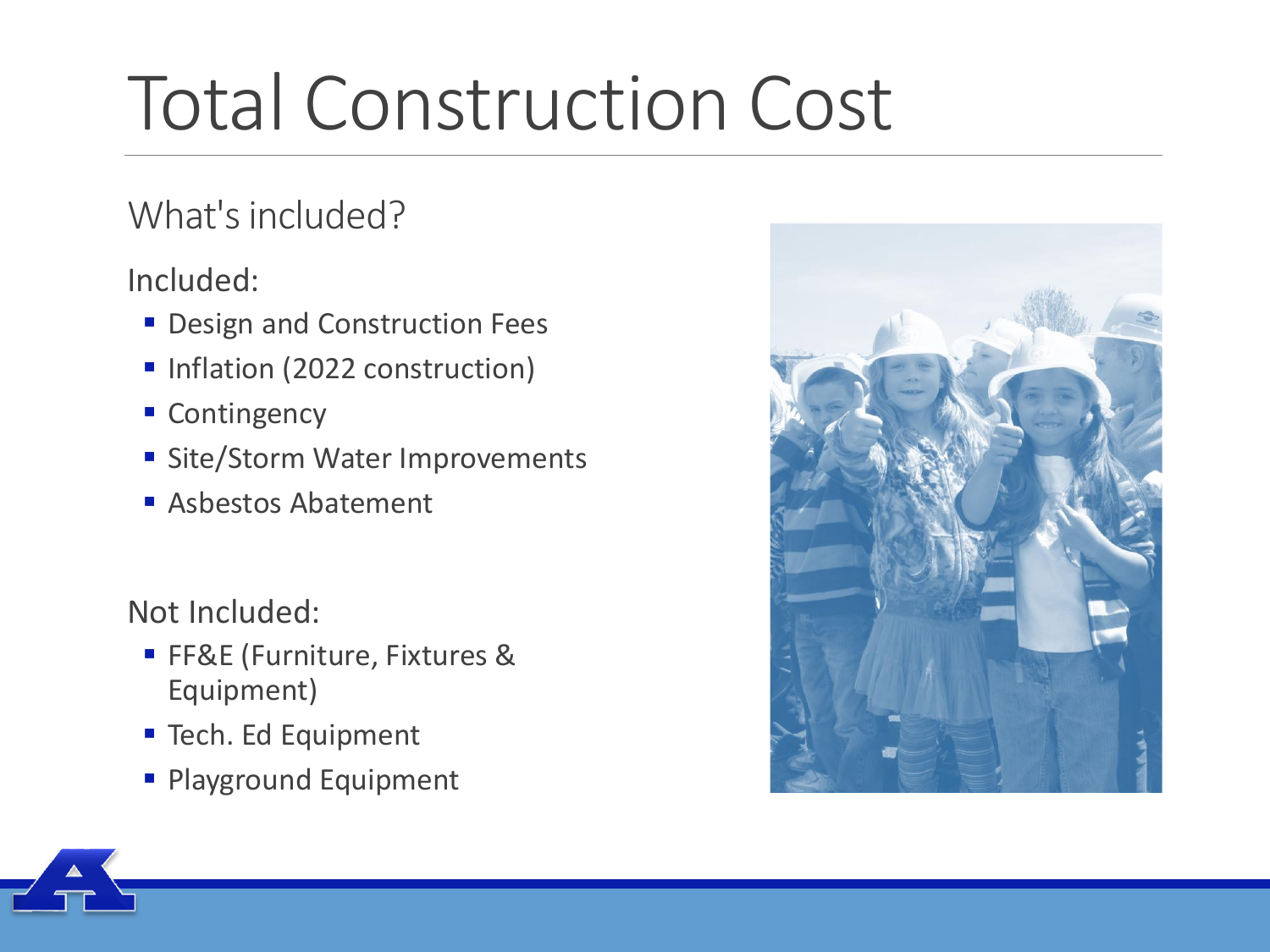# What's Evaluated?

- •ADA Accessibility | ADA compliant restrooms, railings and door hardware
- •Building Envelope Improvements | Roof, windows, masonry, etc.
- •Building Interior Improvements | Casework, ceiling, flooring, etc.
- •Fire Suppression | Building sprinkler
- •Plumbing | Fixtures, piping and equipment
- •HVAC | Heating, cooling and controls
- •Electrical | Service, fixtures and communication
- •Site Improvements | Playground equipment
- •Owner Items | Asbestos abatement

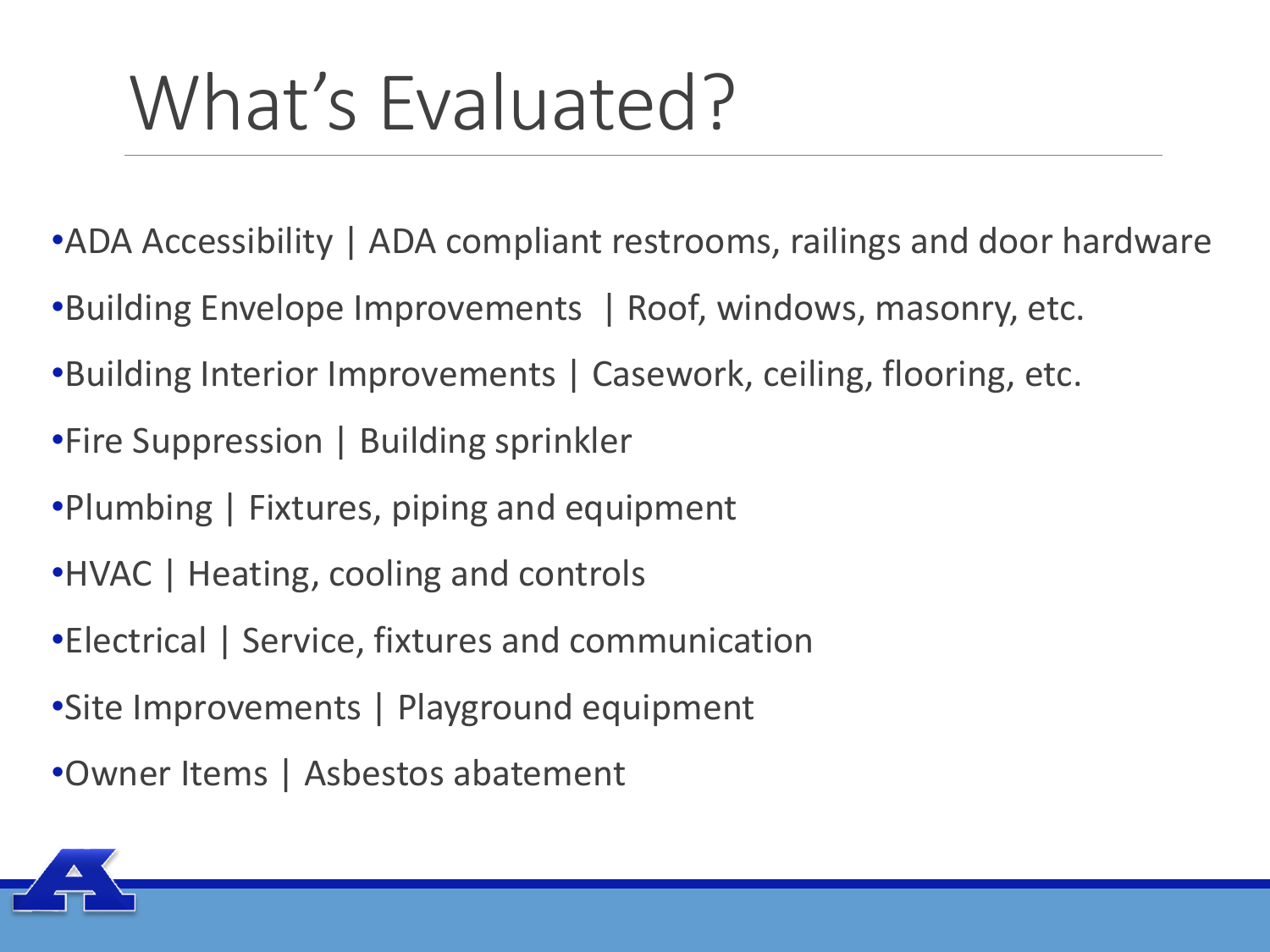### Prioritization

| <b>Building</b> | <b>Estimate</b> | <b>Immediate</b> | <b>Emerging</b> | <b>Future</b> |
|-----------------|-----------------|------------------|-----------------|---------------|
| Elementary      | \$\$\$          |                  |                 |               |
| Middle/High     | \$\$\$          |                  |                 |               |
| Total           | \$\$\$          |                  |                 |               |

#### Prioritize Needs

Immediate – recommend replacement/update soon

Emerging – adequate but nearing the end of service life

Future - continue routine maintenance but will need replacement in the future

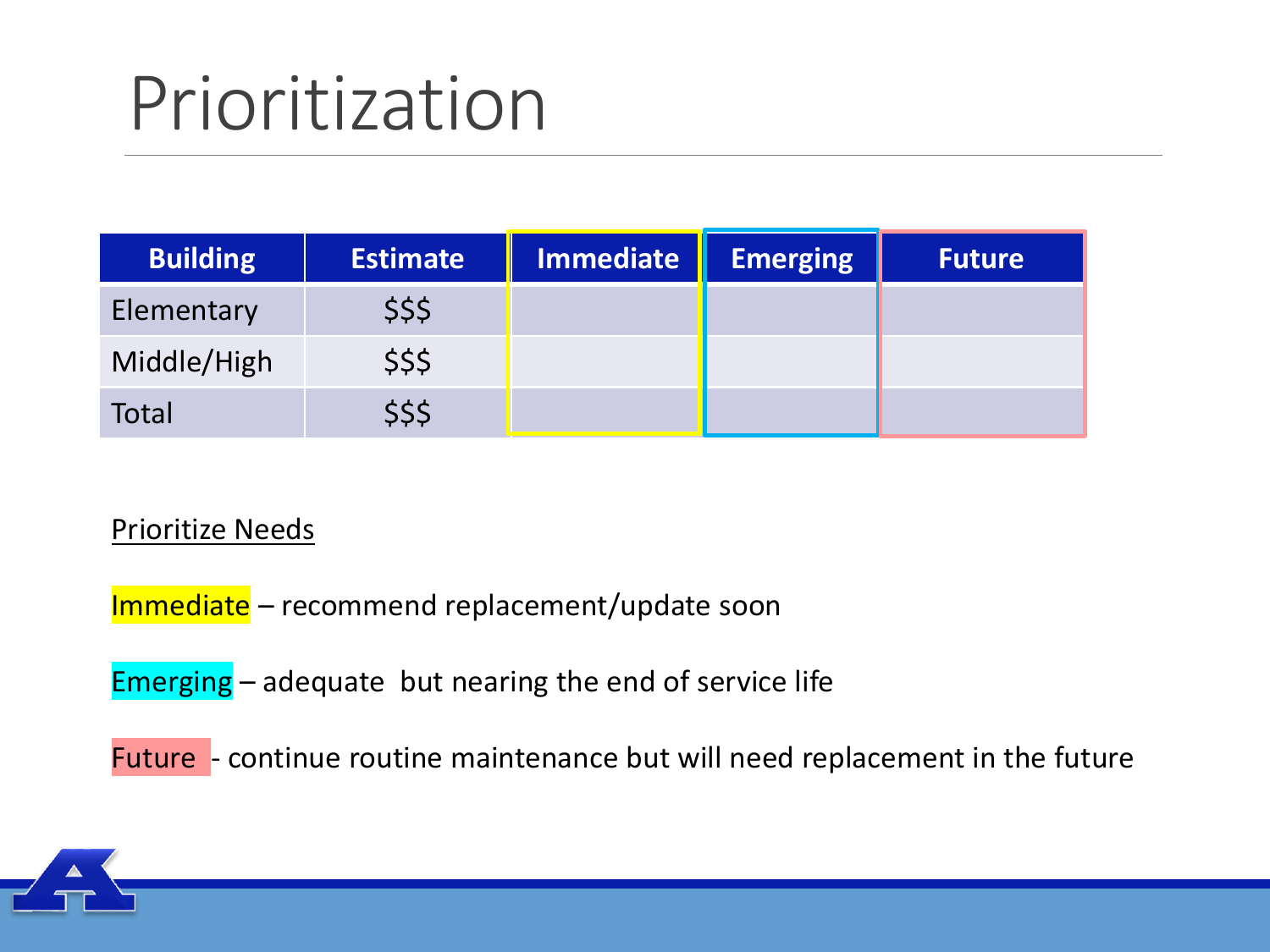### Cost Estimates



#### **ELEMENTARY SCHOOL**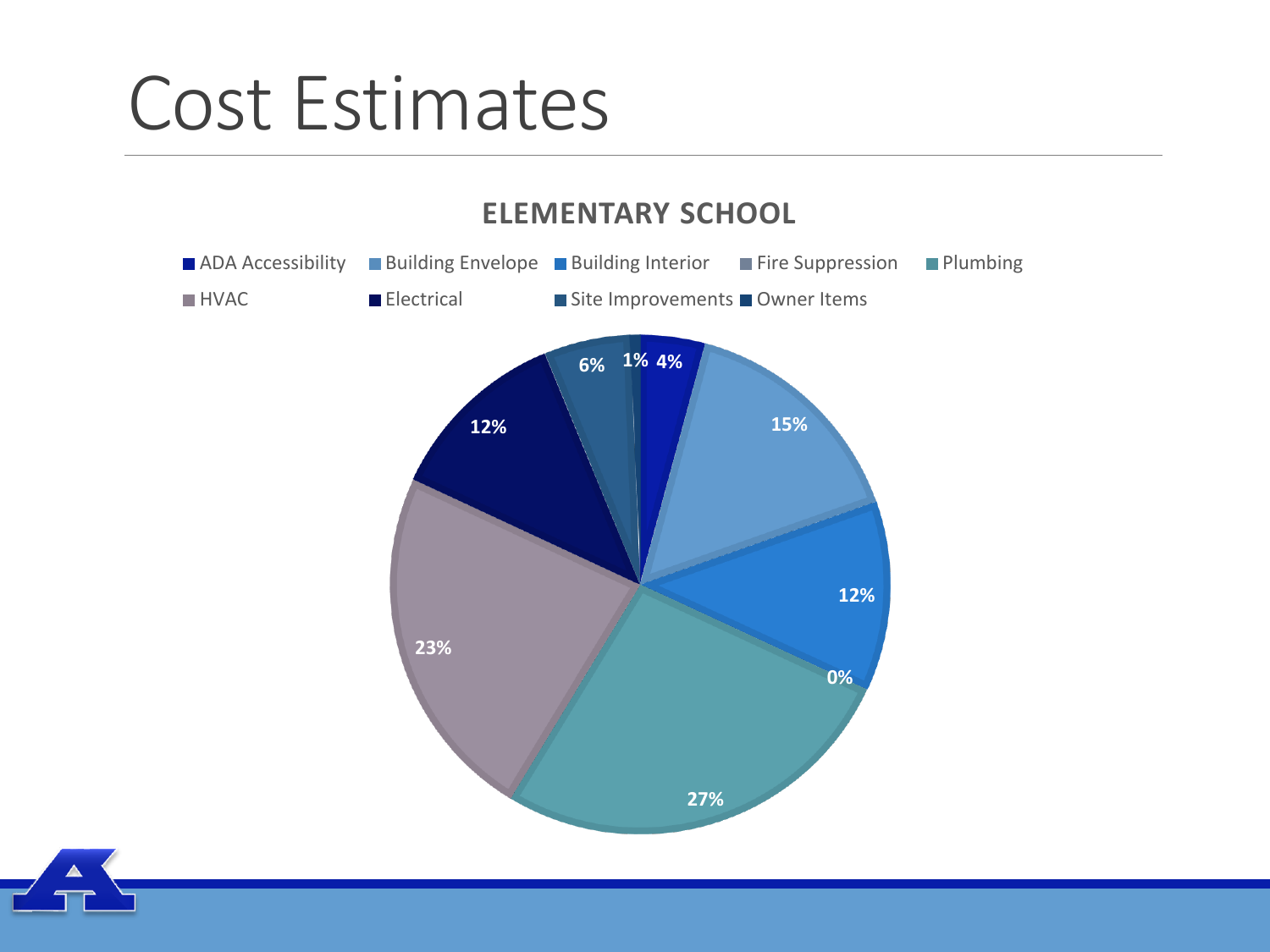### Cost Estimates

#### **7% 7% 23% 0% 31% 7% 16% 8% 1%** ■ ADA Accessibility ■ Building Envelope ■ Building Interior ■ Fire Suppression ■ Plumbing ■HVAC Electrical ■ Site Improvements Owner Items

#### **MIDDLE/HIGH SCHOOL**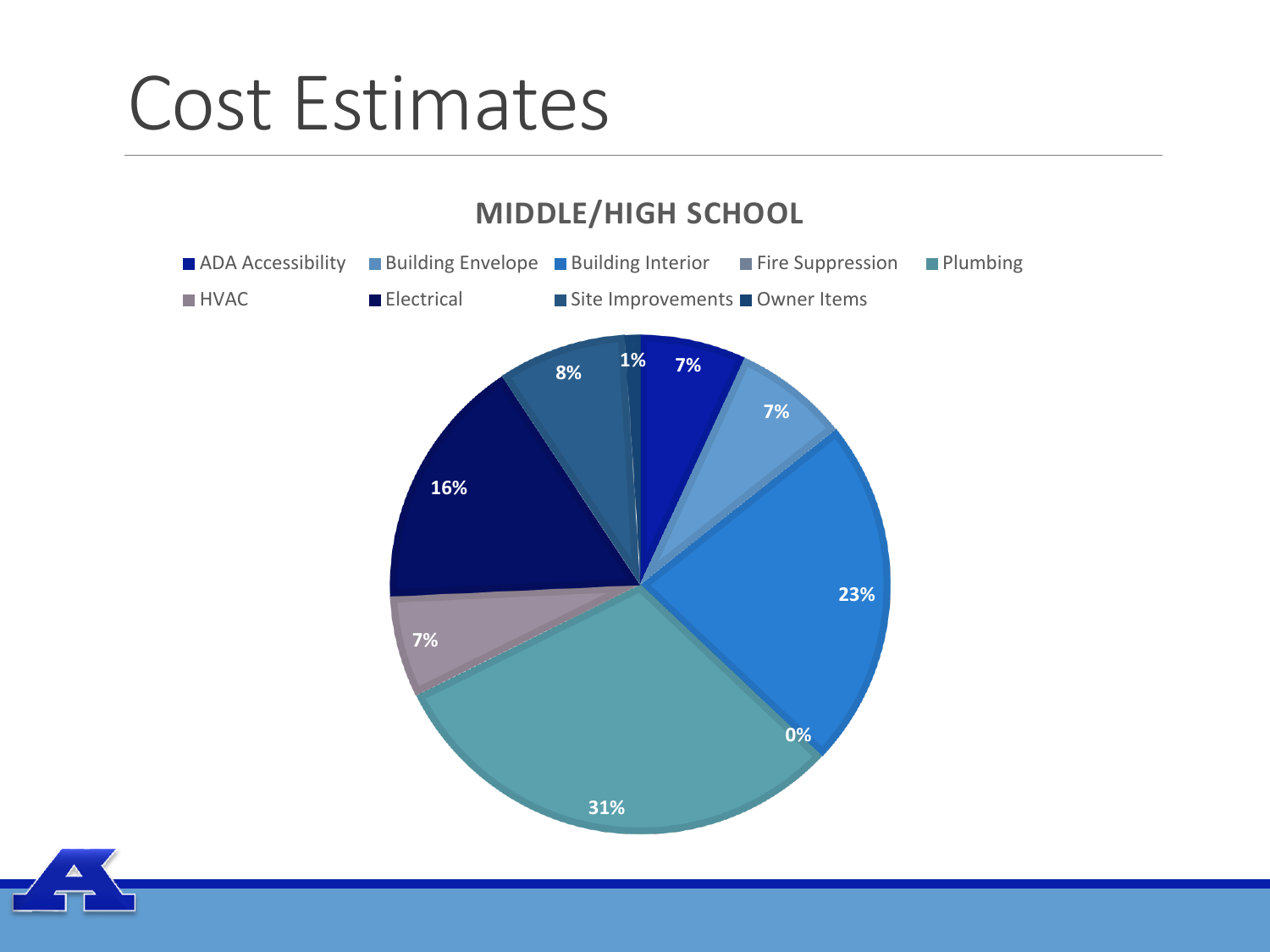#### Auburndale School District Summary - Facility Study Capital Maintenance Items

|                                       | 8/12/2019   | <b>Priority Level</b> |                 |        |
|---------------------------------------|-------------|-----------------------|-----------------|--------|
|                                       |             | <b>Immediate</b>      | <b>Emerging</b> | Future |
| Auburndale Elementary School          |             |                       |                 |        |
| ADA Accessibility                     | \$263,000   | \$0                   | \$0             | Ŝ.     |
| Building Envelope Improvements        | \$965,000   | \$0                   | \$0             | \$l    |
| Building Interior Improvements        | \$770,000   | \$0                   | \$0             | \$     |
| Fire Suppression                      | \$0         | \$0                   | \$0             | \$l    |
| Plumbing                              | \$1,676,000 | \$0                   | \$0             | \$(    |
| <b>HVAC</b>                           | \$1,456,000 | \$0                   | \$Ú             | SI.    |
| Electrical                            | \$742,000   | \$0                   | \$0             | \$í    |
| Site Improvements                     | \$350.000   | \$0                   | \$0             | Ŝí     |
| Owner Items                           | \$40,000    | \$0                   | \$0             | \$     |
| Auburndale Elementary School Total    | \$6,262,000 | \$0                   | \$0             | \$í    |
| Auburndale Middle & High School       |             |                       |                 |        |
| ADA Accessibility                     | \$559,000   | \$0                   | \$0             | \$     |
| Building Envelope Improvements        | \$604,000   | \$0                   | \$Ú             | \$1    |
| Building Interior Improvements        | \$1,848,000 | \$0                   | \$0             | \$I    |
| Fire Suppression                      | \$0         | \$0                   | \$0             | \$t    |
| Plumbing                              | \$2,489,000 | \$0                   | \$0             | \$I    |
| <b>HVAC</b>                           | \$537,000   | \$0                   | \$0             | \$í    |
| Electrical                            | \$1,334,000 | \$0                   | \$0             | \$l    |
| Site Improvements                     | \$676,811   | \$0                   | \$0             | \$     |
| Owner Items                           | \$80,000    | \$0                   | \$0             | \$l    |
| Auburndale Middle & High School Total | \$8,127,811 | \$0                   | \$0             | \$1    |

#### Summary Document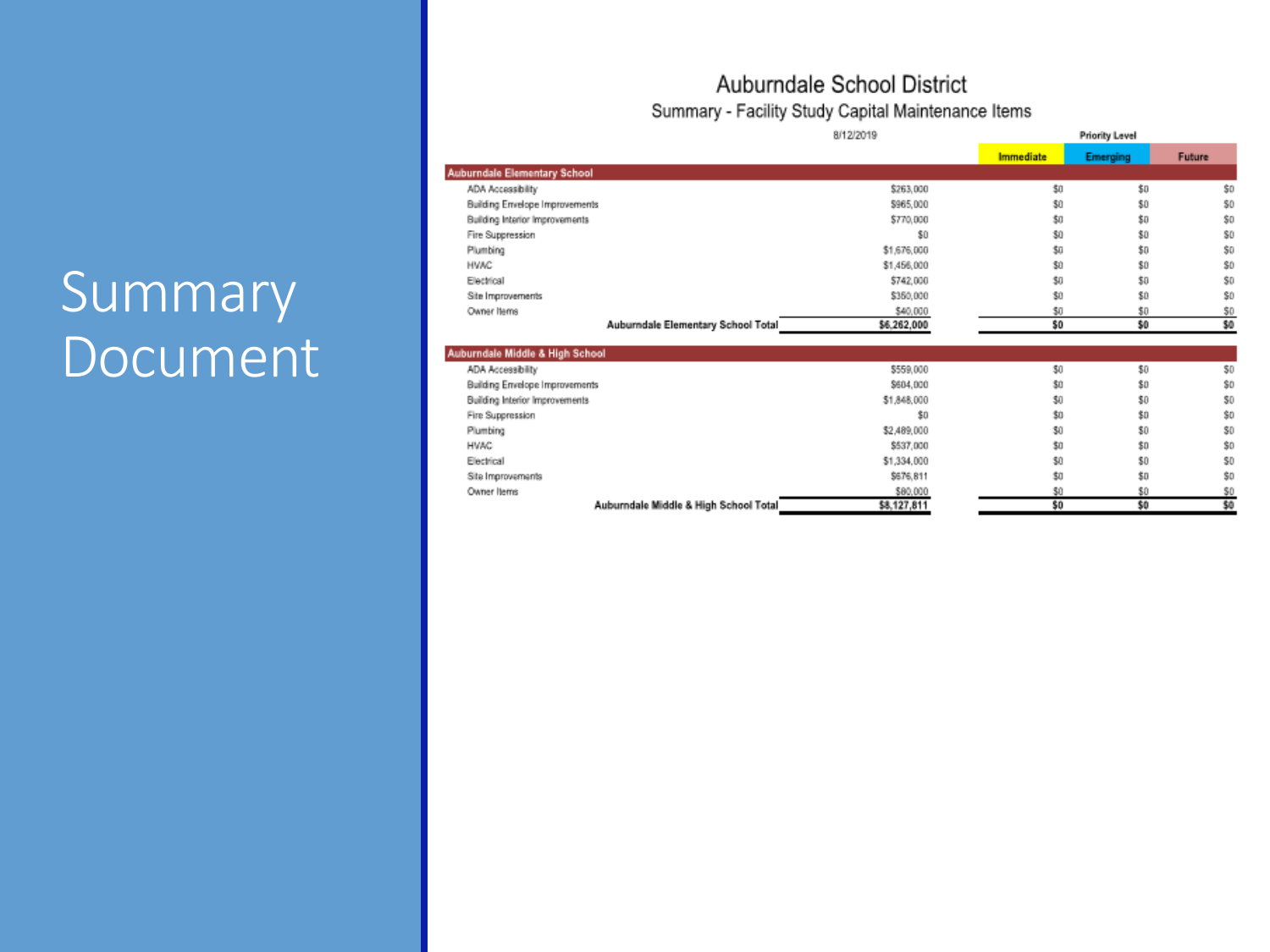### Next Steps

| <b>Building</b> | <b>Estimate</b> | <b>Immediate</b> | <b>Emerging</b> | <b>Future</b> |
|-----------------|-----------------|------------------|-----------------|---------------|
| Elementary      | \$6,262,000     |                  |                 |               |
| Middle/High     | \$8,127,811     |                  |                 |               |
| Total           | \$14,389,811    |                  |                 |               |

#### Prioritize Needs

Immediate – recommend replacement/update soon

Emerging – adequate but nearing the end of service life

Future - continue routine maintenance but will need replacement in the future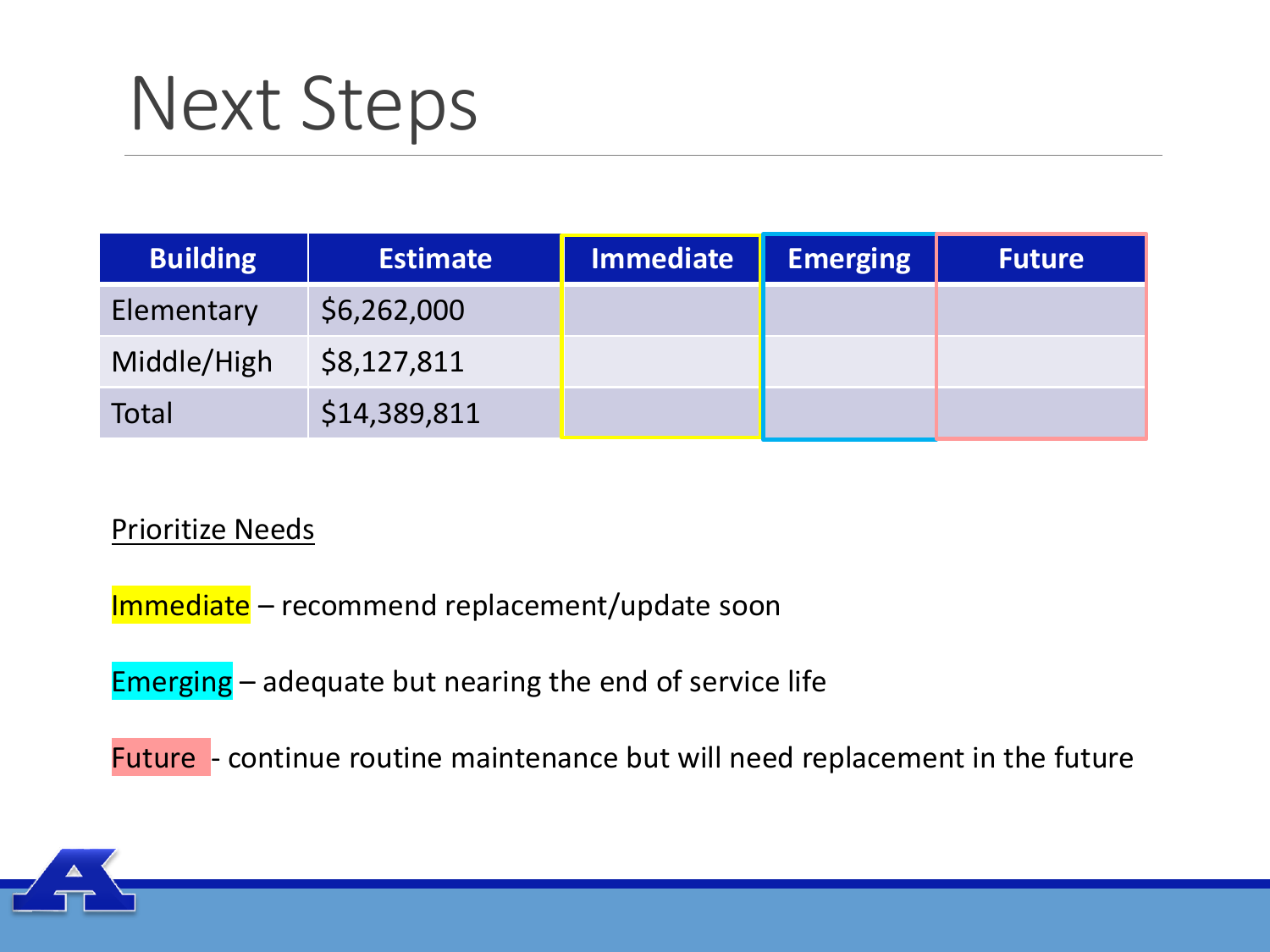## Master Planning Process



#### C O M M U N I T Y E N G A G E M E N T